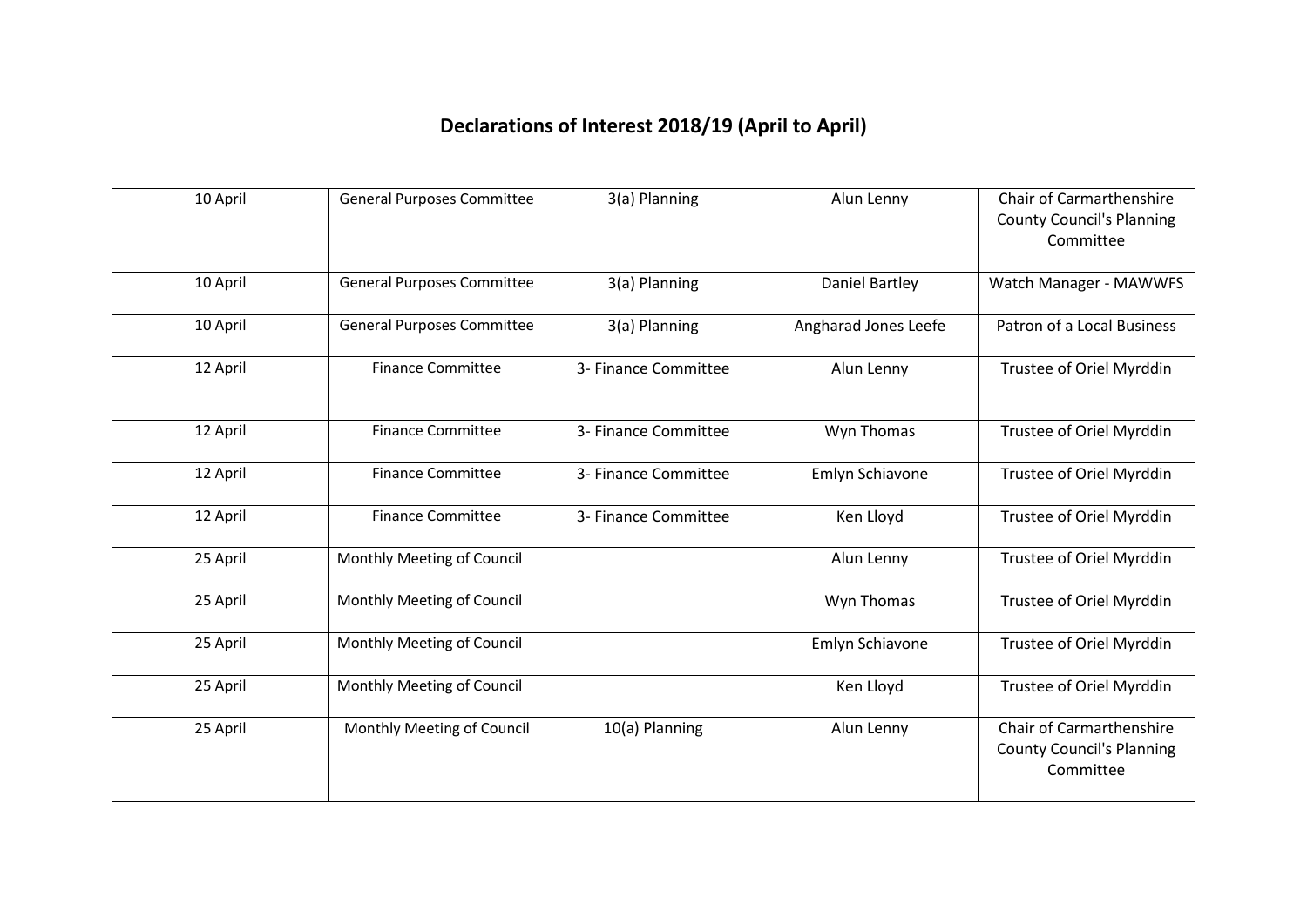| 25 April     | Monthly Meeting of Council      | 10(a) Planning                                   | Ken Lloyd            | <b>Member of Carmarthenshire</b><br><b>County Council's Planning</b><br>Committee |
|--------------|---------------------------------|--------------------------------------------------|----------------------|-----------------------------------------------------------------------------------|
| 30 May       | <b>Adjourned Annual Meeting</b> | 6 Representatives on<br>Outside Bodies 2018/2019 | Danny Bartley        | Watch Manager - MAWWFS                                                            |
| 14 June      | <b>Finance Committee</b>        | 6 Order of Payments                              | Emlyn Schiavone      | Member of Dyfed Pension<br>Scheme                                                 |
| 14 June      | <b>Finance Committee</b>        | 6 Order of Payments                              | Ken Lloyd            | Member of Dyfed Pension<br>Scheme                                                 |
| 27 June      | Monthly Meeting of Council      | 10 Planning                                      | Ken Lloyd            | Member of Carmarthenshire<br><b>County Council's Planning</b><br>Committee        |
| 27 June      | Monthly Meeting of Council      | 10 Planning                                      | Alun Lenny           | Member of Carmarthenshire<br><b>County Council's Planning</b><br>Committee        |
| 25 July      | Monthly Meeting of Council      | 10 Planning                                      | Ken Lloyd            | <b>Member of Carmarthenshire</b><br><b>County Council's Planning</b><br>Committee |
|              | Monthly Meeting of Council      | 9 Matters Arising                                | Arwel Lloyd          | As an employee of UWTSD                                                           |
|              | Monthly Meeting of Council      | 9 Matters Arising                                | Ioan Matthews        | His wife is an employee of<br>the UWTSD                                           |
|              | Monthly Meeting of Council      | 10 Planning                                      | Emlyn Schiavone      | Knows the applicant                                                               |
|              | Monthly Meeting of Council      | 10 Planning                                      | Ioan Matthews        | Colleague of an applicant                                                         |
|              | Monthly Meeting of Council      | 10 Planning                                      | Angharad Jones Leefe | Relative of an applicant                                                          |
| 11 September | <b>General Purposes</b>         | 4 Planning                                       | Alun Lenny           | Chair of Carmarthenshire<br><b>County Council's Planning</b><br>Committee         |
|              | <b>General Purposes</b>         | 4 Planning                                       | Emlyn Schiavone      | Acquaintance of the<br>applicant                                                  |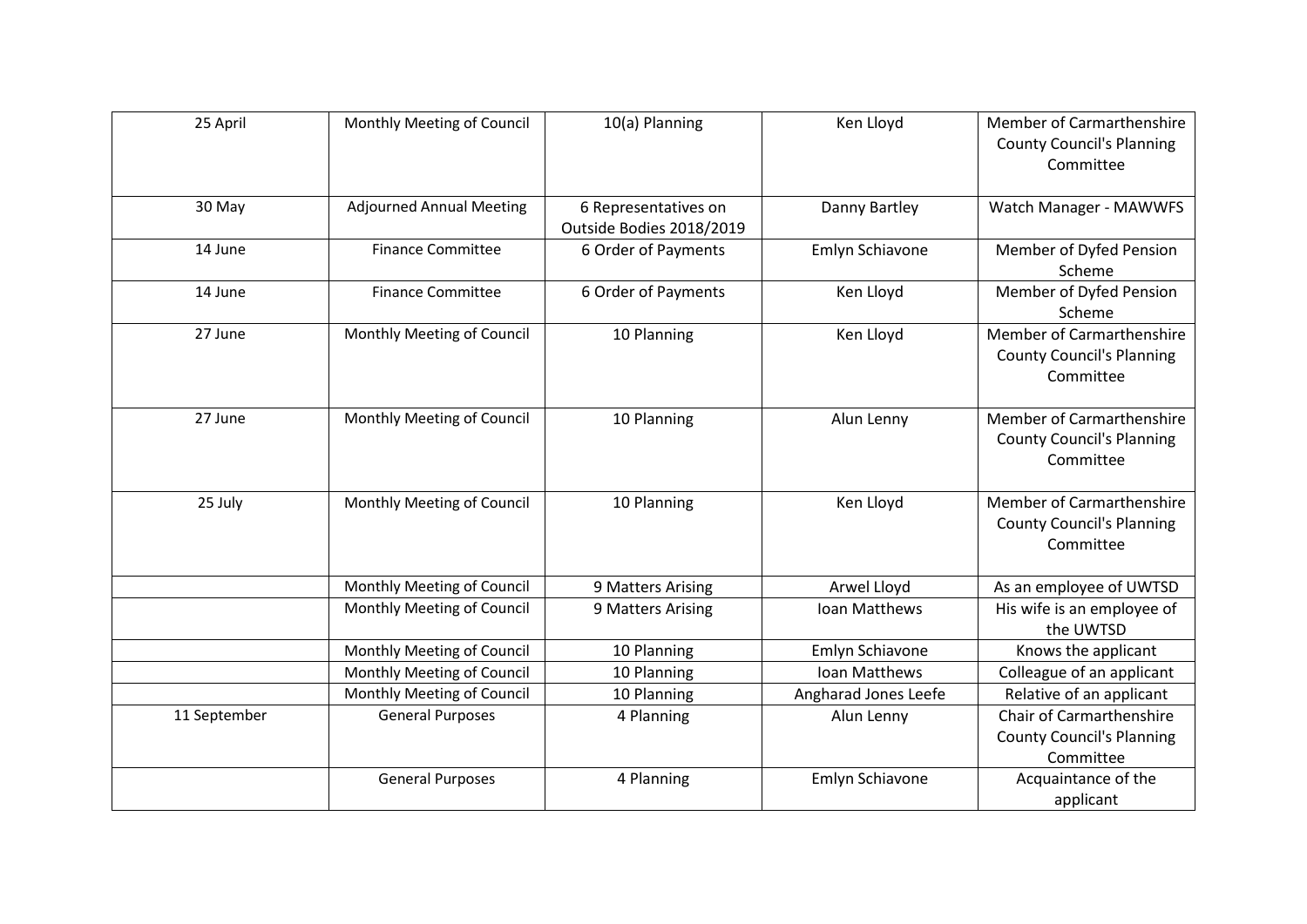| 24 October  | Monthly Meeting of Council        | 10 Planning                                                                              | Alun Lenny           | <b>Chair of Carmarthenshire</b><br><b>County Council's Planning</b><br>Committee |
|-------------|-----------------------------------|------------------------------------------------------------------------------------------|----------------------|----------------------------------------------------------------------------------|
|             | Monthly Meeting of Council        | 10 Planning                                                                              | Ken Lloyd            | Member of Carmarthenshire<br><b>County Council's Planning</b><br>Committee       |
| 13 November | <b>General Purposes Committee</b> | 4a Planning                                                                              | Alun Lenny           | <b>Chair of Carmarthenshire</b><br><b>County Council's Planning</b><br>Committee |
|             | <b>General Purposes Committee</b> | 4j The Town Council's<br>Response to Hywel Dda<br>(UHB's) Preferred option for<br>Change | <b>Baba Gana</b>     | Employee of Hywel Dda<br><b>University Health Board</b>                          |
| 25 November | Monthly Meeting of Council        | 10 Planning                                                                              | Alun Lenny           | <b>Chair of Carmarthenshire</b><br><b>County Council's Planning</b><br>Committee |
|             | Monthly Meeting of Council        | 10 Planning                                                                              | Ken Lloyd            | Member of Carmarthenshire<br><b>County Council's Planning</b><br>Committee       |
| 12 December | Monthly Meeting of Council        | 5b Town Clerks Report                                                                    | <b>Phil Grice</b>    | Chair of the Riverside<br>Association                                            |
|             |                                   | 12 Record a Footpath                                                                     | <b>Phil Grice</b>    | Acquaintance of the<br>applicant                                                 |
|             |                                   | 5c Licensing                                                                             | Danny Bartley        | Membership of Carmarthen<br>Quins                                                |
| 8 January   | <b>General Purposes Committee</b> | 4a Planning                                                                              | Alun Lenny           | Chair of Carmarthenshire<br><b>County Council's Planning</b><br>Committee        |
|             |                                   | 4a Planning                                                                              | Danny Bartley        | Watch Manager - MAWWFS                                                           |
|             |                                   | 4h Wifi Connection                                                                       | Angharad Jones Leefe | Personal relation to a<br>business that is hosting the<br>wifi                   |